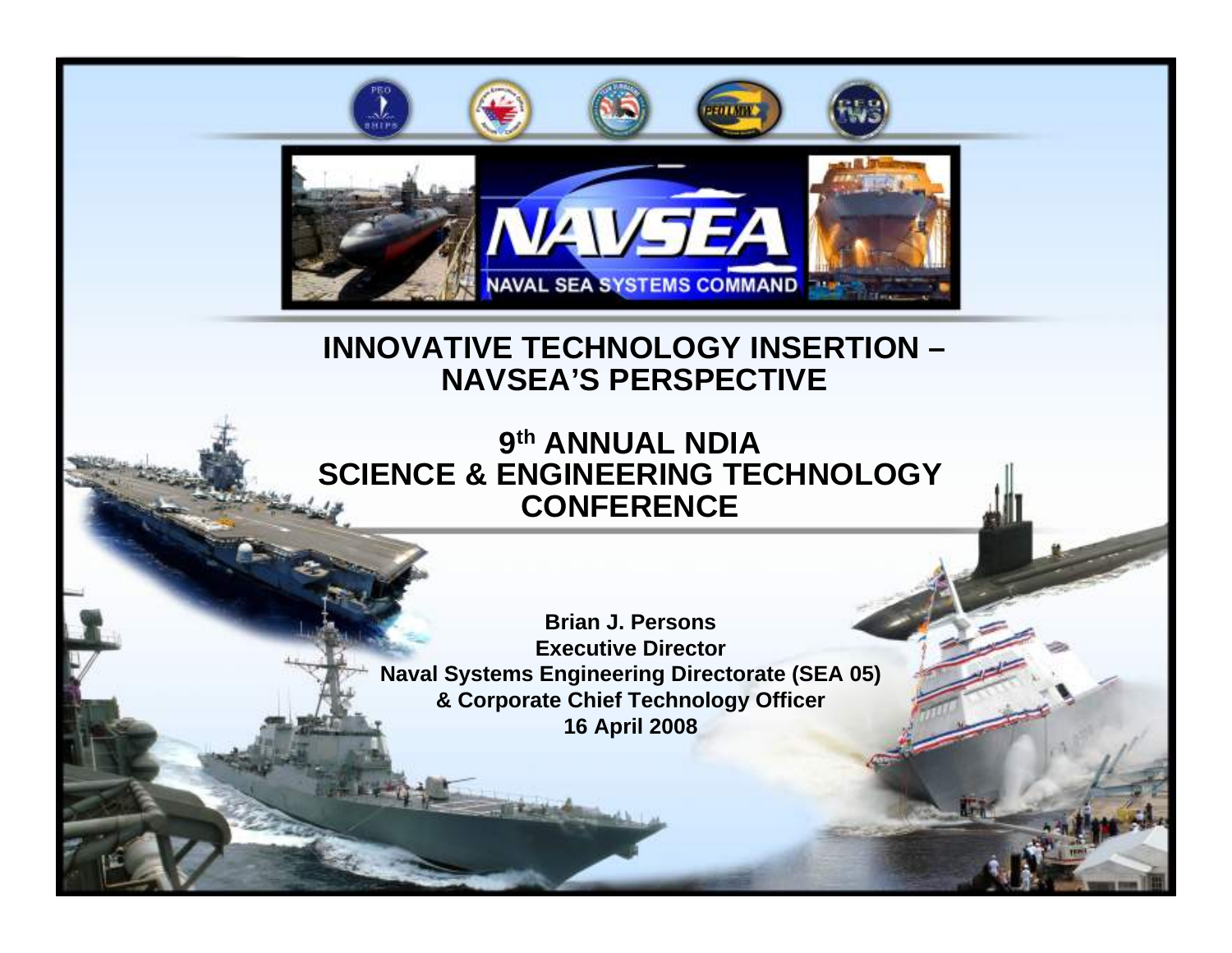

## **GREATER NAVSEA/PEO ORGANIZATION**

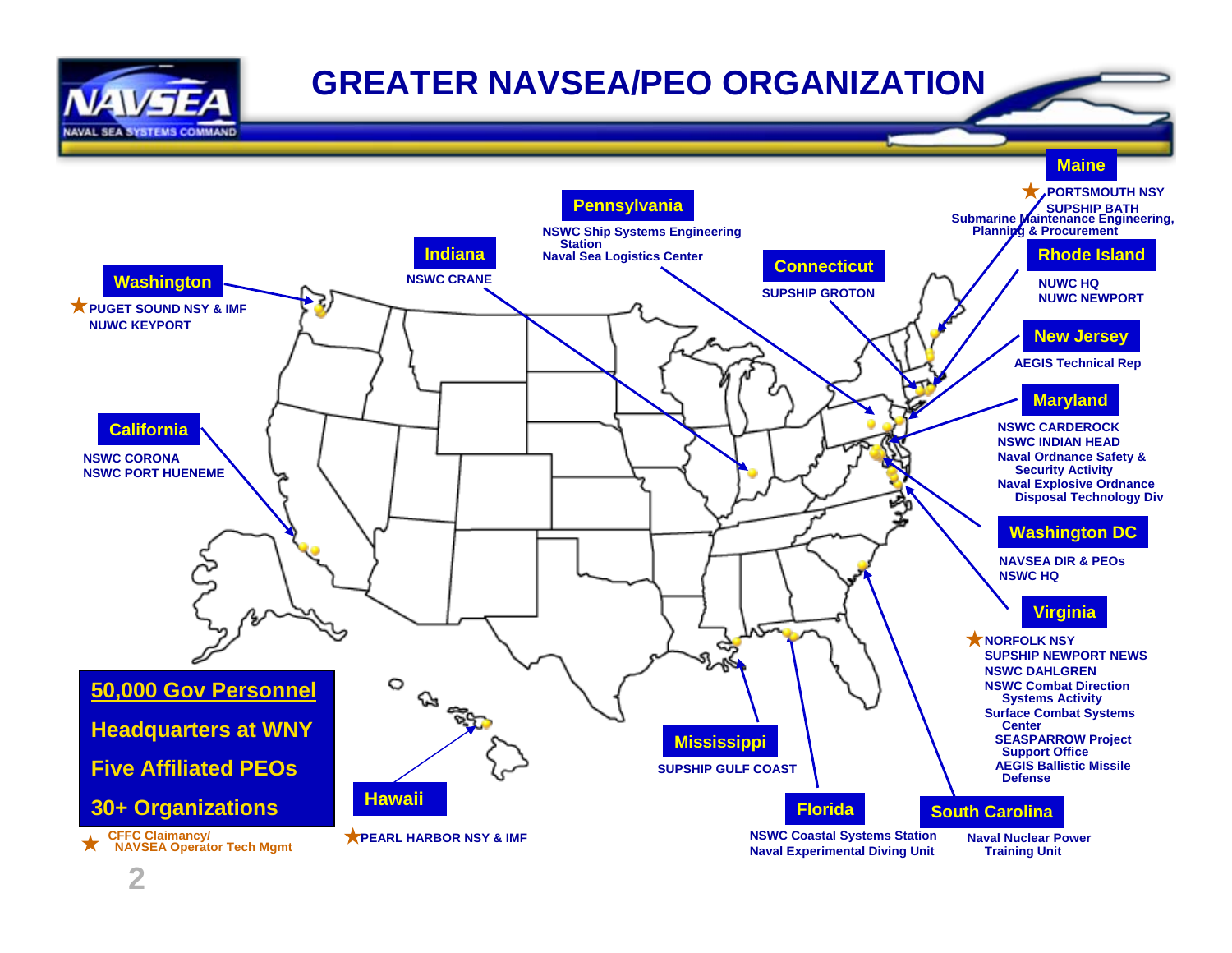

# **NAVSEA Headquarters**



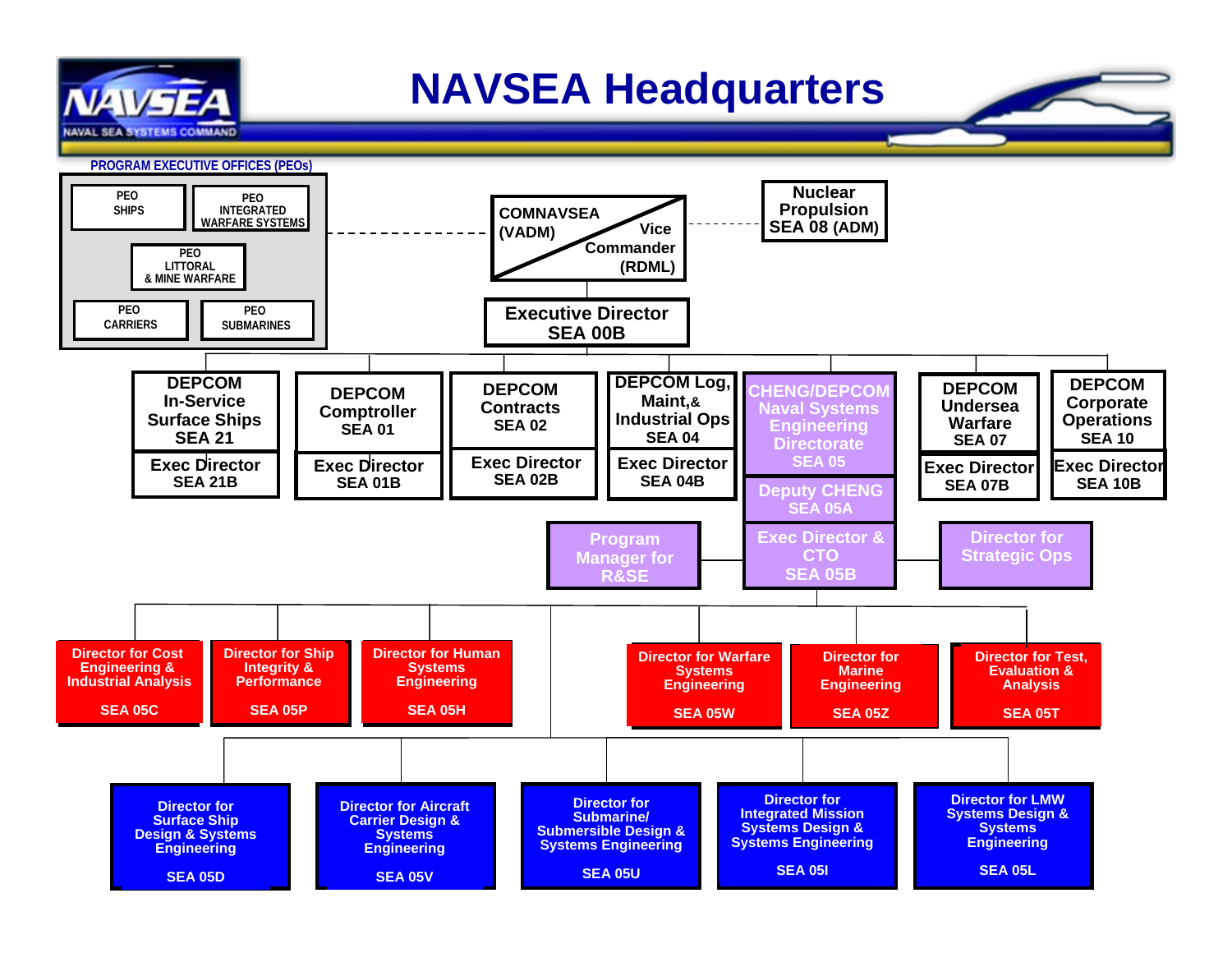

### **Delivering A Diverse Portfolio of Products to War Fighter That Meet All of Their Expectations!**